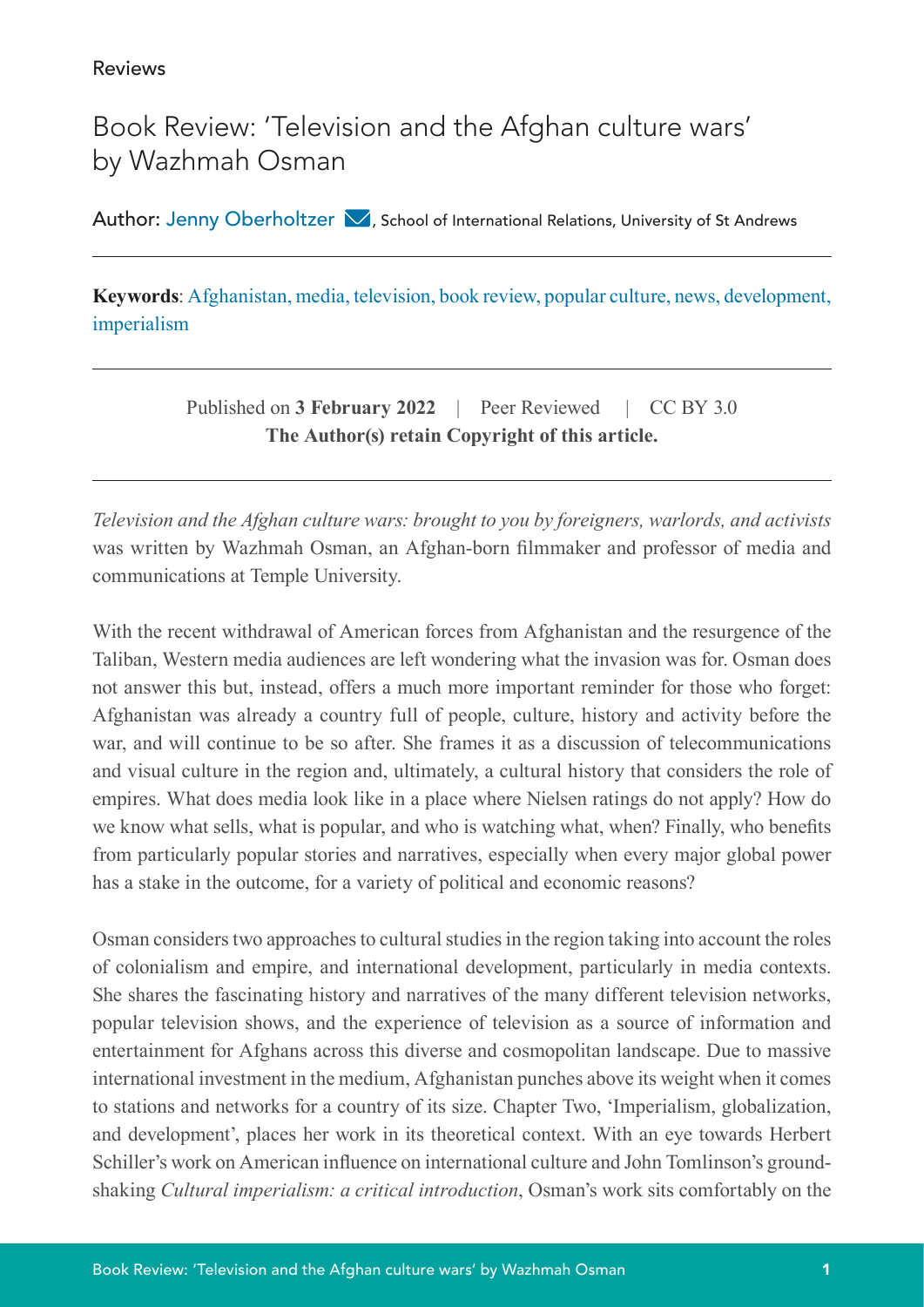shoulders of media researchers. She takes her research a step further than Tomlinson, however, using the work of Arjun Appadurai to show that cultural exchange goes in many directions, and that the top-down image of cultural imperialism fails to show the whole picture. Then, drawing on Achille Mbembe's work on the politics of death and killing, Osman explores the modern imperialism plaguing Afghanistan. She also takes a sceptical look at development as a positive alternative to imperialism, showing the ways that the top-down control of funds leads to extreme inequality in the distribution of wealth (both within Afghan communities and between Afghan and non-Afghan personnel), and perpetuates hierarchies of power in gender, ethnicity and nationality. Ultimately, Osman points out that the impact of cultural imperialism and international development are both problematic, but Afghans are themselves actors who can and do choose to use these investments in a way that works for them. The power dynamic might be problematic, as it perpetuates imperialism and hierarchies, Osman insists, but nonetheless some problematic things can still be useful.

The author relies on more than one hundred interviews and years of fieldwork at various stations around the country, and provides her own empirical experience as someone who grew up watching television at her grandparents' house in the area. Her perspective is clear and extremely important. Osman unmistakably positions herself in the text, explaining her research and recruitment process, which relied on her knowledge of the actors involved and the use of her prior connections, both family and family friends. She explains these connections both as context for non-Afghans, who need to understand the role of social obligations in the area, but also to illustrate how some of her personal links to a particular writer or tribal affiliation might matter in one situation, but that other links are better options in another. In introducing herself to interviewees as the niece of a well-known writer or the cousin of a particular scholar, she offers her relevant social links, so they might determine how they are connected to each other and how she can be trusted. In using these connections, Osman does what no non-Afghan researcher could, and offers a truly excellent overview of both the Afghan media landscape, and the map of ethnic, regional, family and tribal alliances that one must understand in order to navigate it. She also later shows how these alliances and connections can be understood as obligations among individuals, and how this is often used to explain rights and freedoms.

Over the course of seven chapters, Osman reminds us that Afghans are not a mere blank canvas onto whom outsiders from the British Empire, the Soviet Union, the United States, Iran, India and elsewhere can project their personal projects and interests. Consumers play a role here too. Osman's work, more than anything, emphasises the agency of the Afghan people in their choices of media consumption. By linking modern, cosmopolitan Afghanistan, with its many different options for soap operas and media sponsors, with the Afghanistan of cultural exchanges and melding that has been there for centuries, she shows that the modern era is not an aberration or an exception. Afghanistan is not now, and has never been, an isolated space. Whether it is the diaspora of undergraduate and graduate students in the 1970s, or the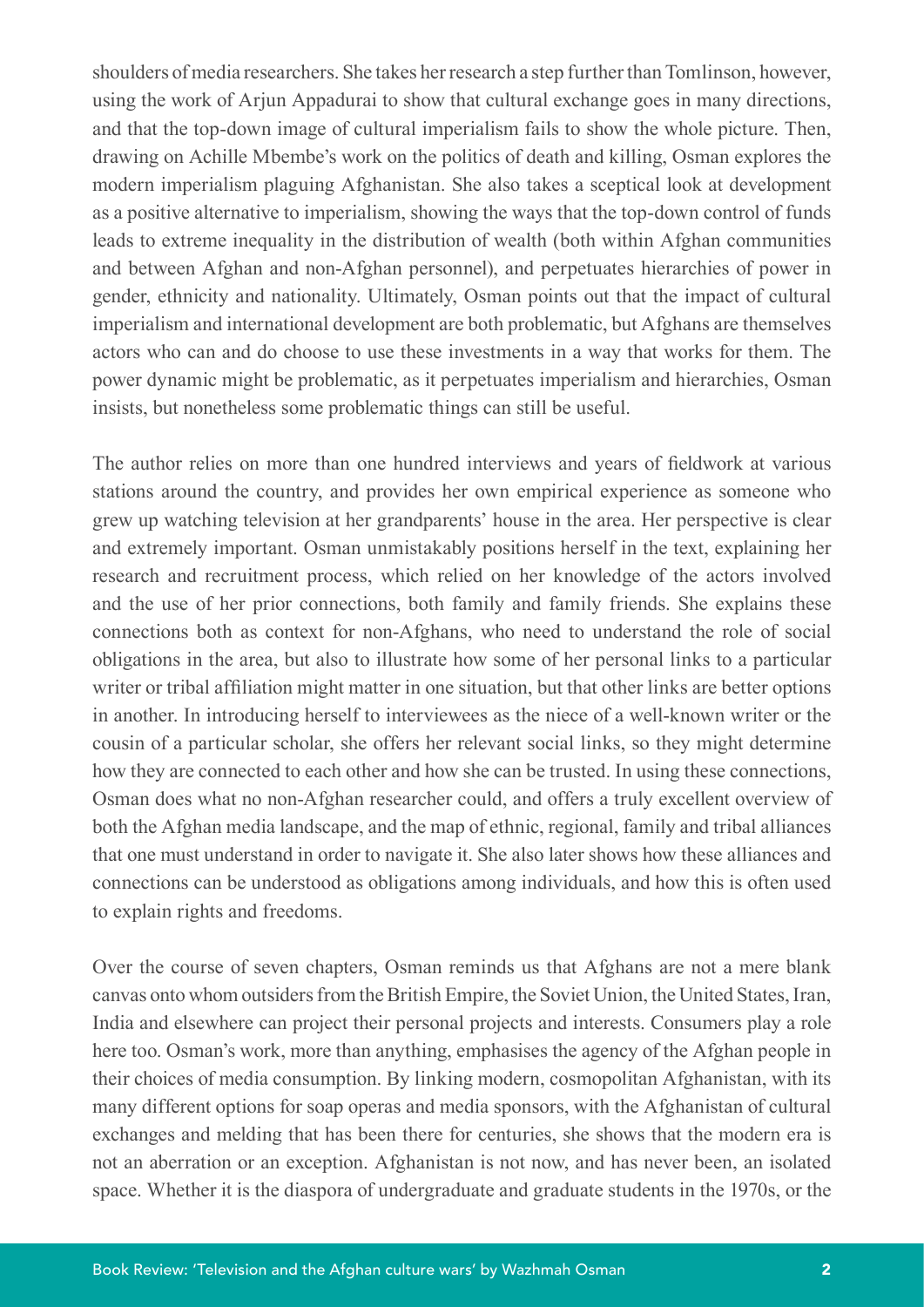large population of former refugees who spent years in Pakistan speaking Urdu and are now able to watch Indian soap operas without subtitles or dubbing, the connections Afghanistan and Afghans have with other lands is a running theme throughout the book. Rather than a cultural and social blank canvas onto which the desires of other states can be imposed, Afghan media consumption reflects the interests and abilities of an audience and the major economic actors in the region, who already have extensive knowledge of the outside world.

In addition to her thorough destruction of the "backwater" stereotype, Osman, using television as a framework, dives into other important issues. In Chapter Five, 'Reaching vulnerable and dangerous populations', this includes the dynamics between different ethnic and tribal groups and outside actors, as well as a very good history of women's education and "namoos" killings (often mistranslated as honour). Through a combination of illustrations from call-in shows and on-air interviews, as well as references to additional literature, Osman carefully explores human rights as understood in various parts of Afghanistan: something owed by someone to someone, based on networks and relationships. Rather than simply suggesting that this is a way Afghans discuss the issue, she shows how these discussions play out in talk shows, for example, Roshani, a programme on Saba TV, as well as a variety of call-in and reality TV shows that explore the obligations of family members to each other, and the careful employment of public shaming for those who fail to live up to those obligations or who violate the trust placed in them.

Osman also sheds a nuanced light on the role of women in media in Afghanistan, both as characters and images, and as creators. Women's stories in dramas and reality shows are often profitable for networks and stations seeking external funding, but the well-being of the women involved is generally ignored, especially after the show ends and money no longer flows in because of them. Chapter Six, 'Reception and audiences: the demands and desires of Afghan people', expands on the role of women and takes it further, showing the interests of all audiences. Foreign dramas offer a fascinating talking point in Afghanistan. Osman explicitly explores the space of Indian soap opera villains as liberatory icons for Afghan women, as well as the artistic creations of Afghan women in low-budget films and local women-only theatres. With the spotlight comes danger. While the deaths of women in the public eye are often glossed over, some producers and networks have managed to thread a careful needle. One popular talk show, *The Mask*, fully masks the women who come to speak on domestic matters – where the personal is political – providing them with anonymity and, thus, security, while allowing the spotlight to fall on the issues they raise. While they continue to be constrained by internal and external actors (e.g. men hired to work on "women's issues", who somehow end up being paid considerably more) or threats of violence, Osman positions Afghan women in the public eye just as other feminist cultural scholars have done, with the note that 'the stakes are much higher there' (Osman, 2020, p. 156). Remembering Leila Ahmed's writing on colonial forms of feminism, Osman shows us the ways that women in Afghanistan are active agents with their own experiences and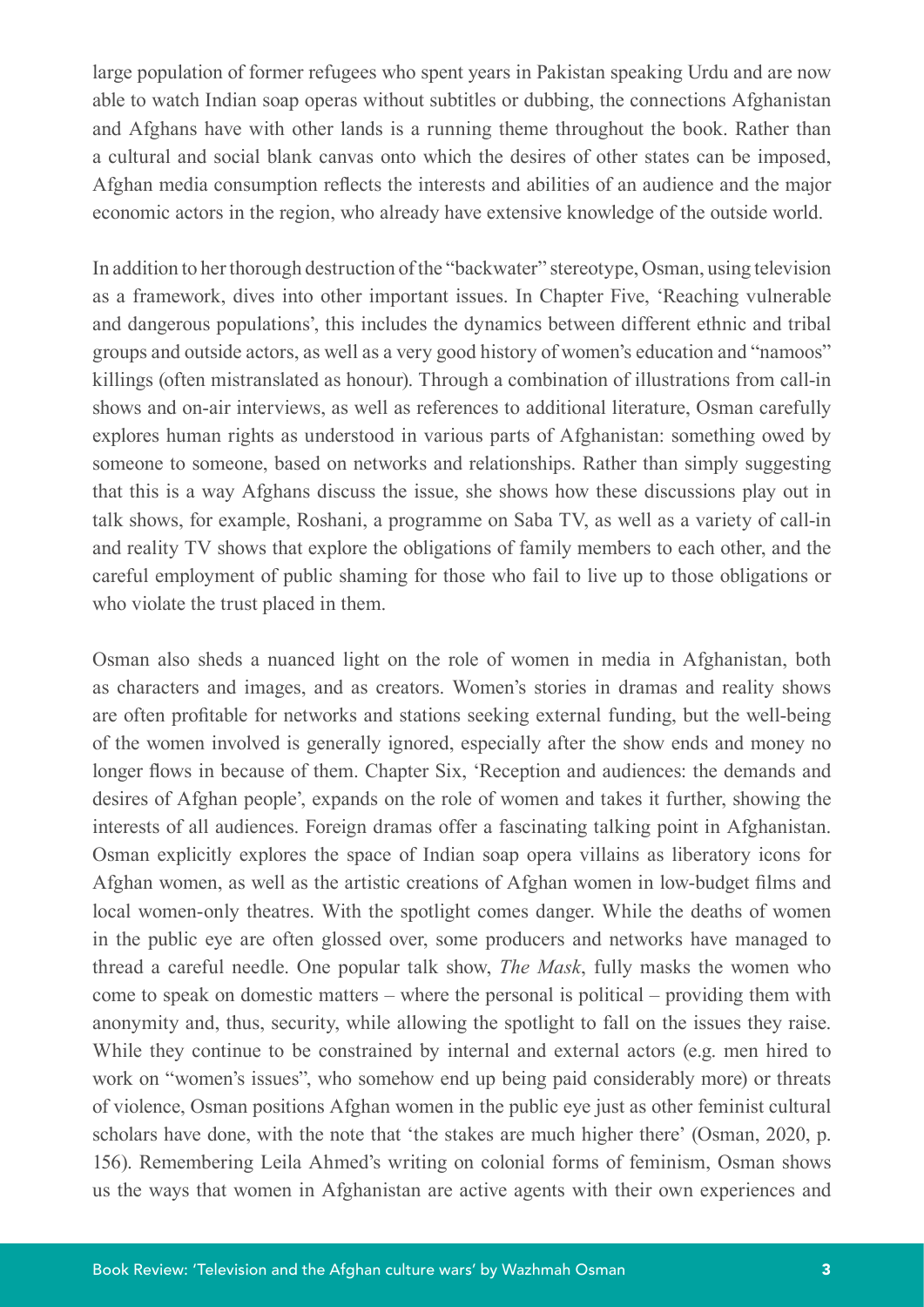opinions, finding ways to tell their own stories.

Osman uses television as a window into the human experience of daily life in Afghanistan for everyone, showing that entertainment without explicit educational or informational messaging is a valid, if not vital, thing. While foreign investors might want human rights discussions in slow-paced, Afghan-produced dramas, Indian and Turkish soap operas show alternate ways to live. They do not necessarily provide what development experts would like but they offer stories that entire communities want to follow. When one lives in a contested place and struggles for access to education and economic stability, entertainment can offer a window into another world.

*Television and the Afghan culture wars* is an excellent book for scholars interested in Afghanistan, the media and the role of entertainment in society, as well as gender in the media and the continuing relevance of discussions on imperialism, colonialism and development. Plenty of facts on the ground have changed since Osman's fieldwork in 2008–2014, which laid the foundations for this book, and will doubtless continue to do so over the next weeks, months and years. The major themes, however, are likely still relevant and will be for some time to come. While other authors might have written in more depth on the political history of the region or have more to say about military and strategic implications, Osman has crafted a readable analysis of the media in Afghanistan during that time period as only she could.

Osman, W. (2020) *Television and the Afghan culture wars: brought to you by foreigners, warlords, and activists*. Urbana: University of Illinois Press (The Geopolitics of Information).